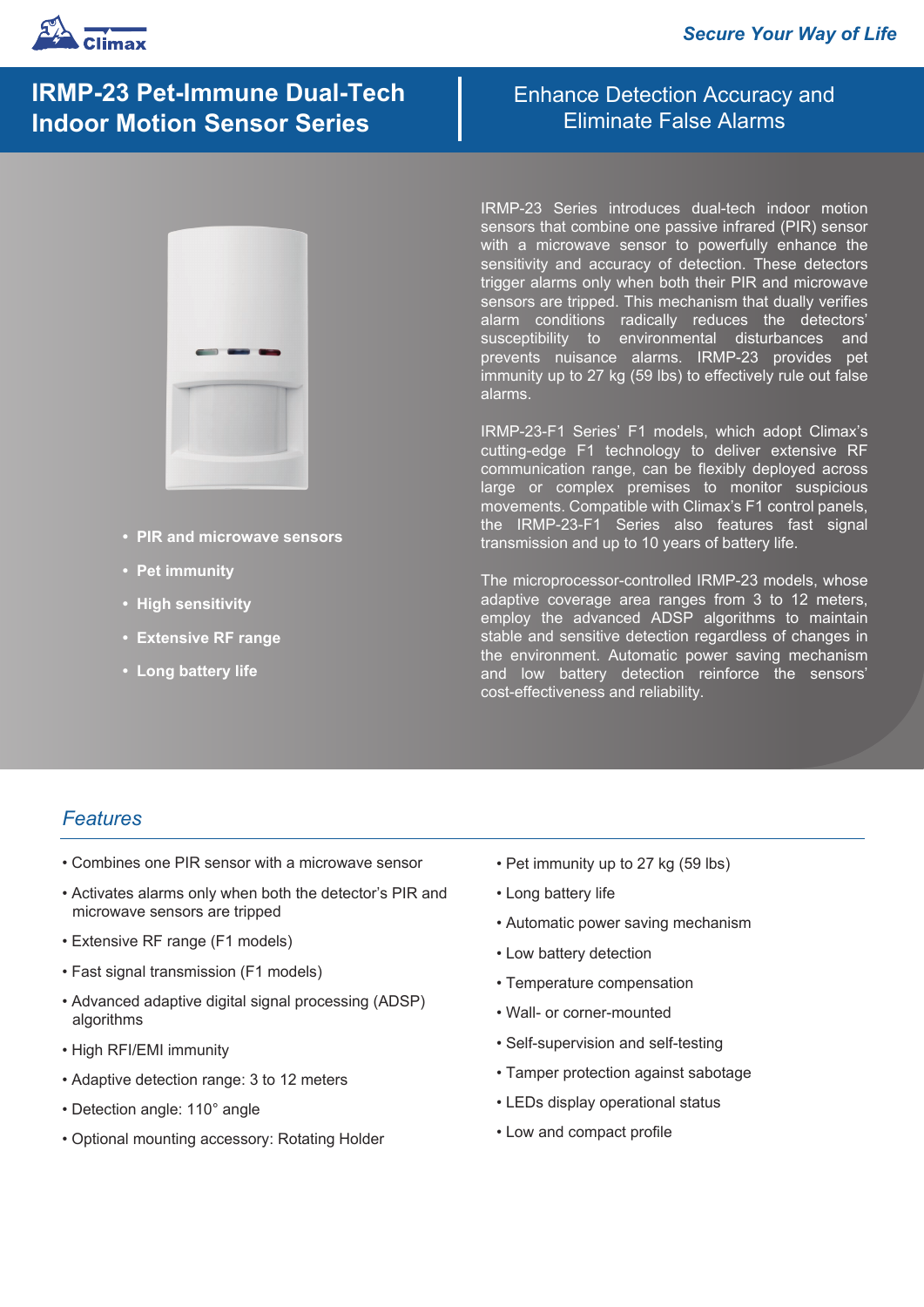

# **IRMP-23 Pet-Immune Dual-Tech Indoor Motion Sensor Series**

## *Specifications*

#### **IRMP-23-F1 Series**

| <b>Models</b>                                  | IRM-23SSL-F1                                               | <b>IRM-23SL-F1</b>                       | <b>IRM-23-F1</b>                         |
|------------------------------------------------|------------------------------------------------------------|------------------------------------------|------------------------------------------|
| <b>RF Frequency</b>                            | 433MHz / 868MHz                                            |                                          |                                          |
| Microwave Frequency                            | 10.525 GHz                                                 |                                          |                                          |
| Power Source                                   | L91 1.5V lithium battery x 2                               | CR123A 3V lithium battery x 1            | 1.5V alkaline battery x 2                |
| Battery Life*                                  | 8.2 years (433MHz)<br>9 years (868MHz)                     | 4.3 years (433MHz)<br>4.3 years (868MHz) | 4.5 years (433MHz)<br>5.2 years (868MHz) |
| Power Input                                    | 3V DC                                                      |                                          |                                          |
| Detection Method                               | Single (two elements) PIR and microwave pulse Doppler      |                                          |                                          |
| Installation Height                            | 2m                                                         |                                          |                                          |
| <b>Mounting Options</b>                        | Wall / Corner mount<br>Optional accessary: Rotating holder |                                          |                                          |
| Rotating Angles (with<br>Rotating Holder only) | Vertical: 70° angle<br>Horizontal: 80° angle               |                                          |                                          |
| <b>Operating Temperature</b>                   | -10°C to 45°C (14°F to 113°F)                              |                                          |                                          |
| <b>Operating Humidity</b>                      | Up to 85% non-condensing                                   |                                          |                                          |
| <b>Dimensions</b>                              | 63 mm x 112 mm x 62 mm                                     |                                          |                                          |

*\* Note: Actual battery life may vary with product settings, operating environment and usage.*

#### **IRMP-23 Series**

| <b>Models</b>                                  | $IRM-23S\overline{SL}$                                     | IRM-23SL                               | <b>IRM-23</b>                              |
|------------------------------------------------|------------------------------------------------------------|----------------------------------------|--------------------------------------------|
| <b>RF Frequency</b>                            | 433MHz / 868MHz                                            |                                        |                                            |
| Microwave Frequency                            | 10.525 GHz                                                 |                                        |                                            |
| Power Source                                   | L91 1.5V lithium battery x 2                               | CR123A 3V lithium battery x 1          | 1.5V alkaline battery x 2                  |
| Battery Life*                                  | 7.7 years (433MHz)<br>5.3 years (868MHz)                   | 4 years (433MHz)<br>2.7 years (868MHz) | 4.7 years $(433MHz)$<br>3.2 years (868MHz) |
| Power Input                                    | 3V DC                                                      |                                        |                                            |
| Detection Method                               | Single (two elements) PIR and microwave pulse Doppler      |                                        |                                            |
| Installation Height                            | 2m                                                         |                                        |                                            |
| <b>Mounting Options</b>                        | Wall / Corner mount<br>Optional accessary: Rotating holder |                                        |                                            |
| Rotating Angles (with<br>Rotating Holder only) | Vertical: 70° angle<br>Horizontal: 80° angle               |                                        |                                            |
| <b>Operating Temperature</b>                   | -10°C to 45°C (14°F to 113°F)                              |                                        |                                            |
| <b>Operating Humidity</b>                      | Up to 85% non-condensing                                   |                                        |                                            |
| <b>Dimensions</b>                              | 63 mm x 112 mm x 62 mm                                     |                                        |                                            |

*\* Note: Actual battery life may vary with product settings, operating environment and usage.*